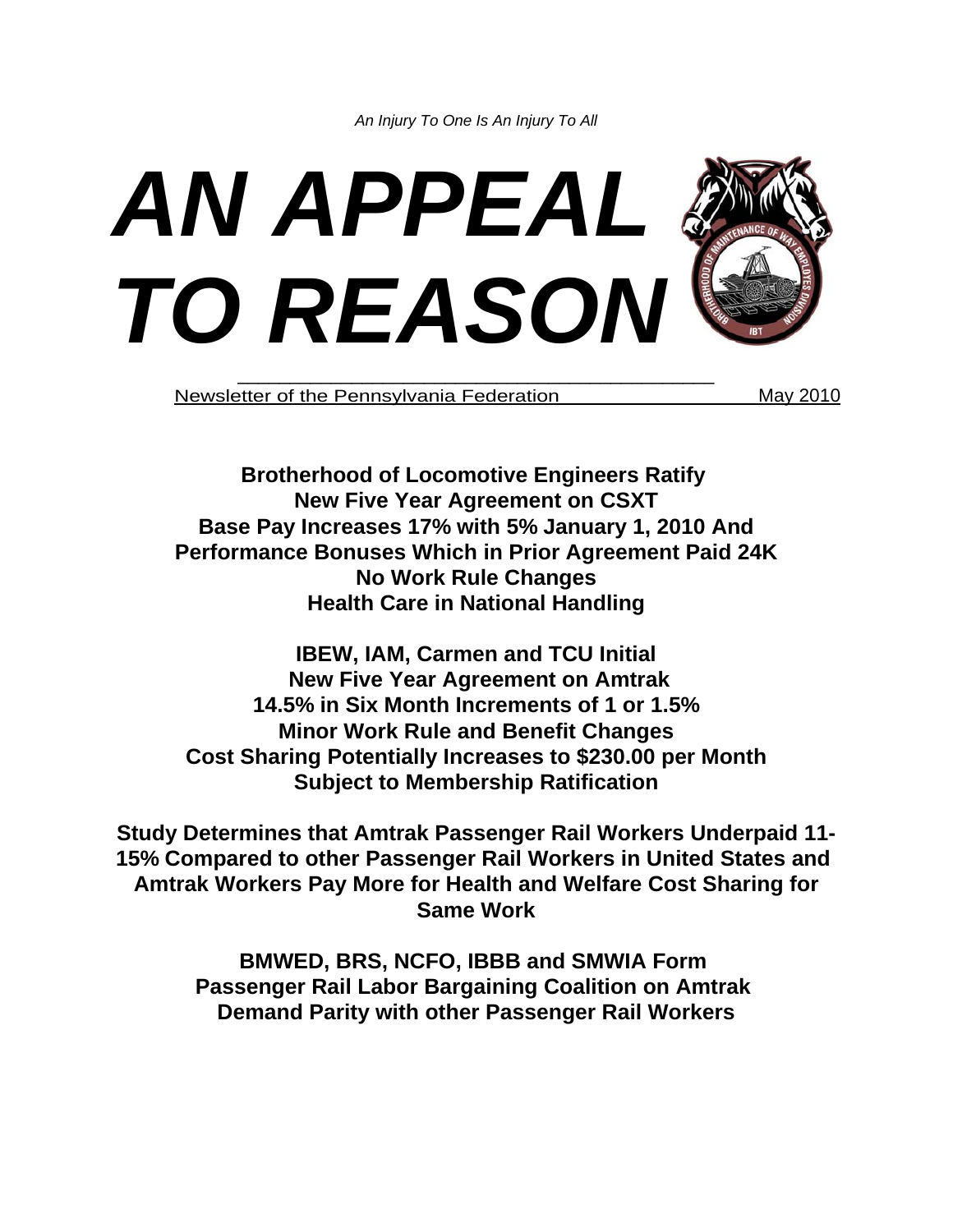## **BLET and CSXT Ratify New Five Year Agreement**

Terms:

General Wage Increases:

| 1/1/2010                   | 5.0%  |
|----------------------------|-------|
| 1/1/2011                   | 2.5%  |
| 1/1/2012                   | 2.5%  |
| 1/1/2013                   | 3.0%  |
| 1/1/2014                   | 3.0%  |
| total without compounding: | 16.0% |

| Work Rule Changes: | <b>None</b>                                                                                       |
|--------------------|---------------------------------------------------------------------------------------------------|
| Performance Bonus: | Same Formulae that produced average payout of 24K<br>per employee in previous five year agreement |

Health Care Benefits and Cost Sharing: Subject to National Handling

## **Study Finds Amtrak Workers on Average Underpaid Compared to Other Passenger Rail Workers and Amtrak Workers Pay More in Health Care Cost Sharing**

A recent study has found that Amtrak workers are on average paid less than their counterparts on the other passenger railroads in the United States. The study took the average rates for given classifications, weighted these rates with the average number of employees in the classification, and found that Amtrak workers are paid 11-15% less than workers performing the same work. SEPTA, NJT, LIRR, MBCR and Metro North were used for the comparison.

The gap becomes even greater when health care cost sharing is factored into the total compensation package. Employees have no cost sharing on LIRR, MBCR, and NJT. On Metro North most employees do not have cost sharing. On SEPTA workers pay 1% of the first 40 hours worked for health benefits. Amtrak workers, by comparison pay 15% of total plan costs which equates to 3-4% of base salary.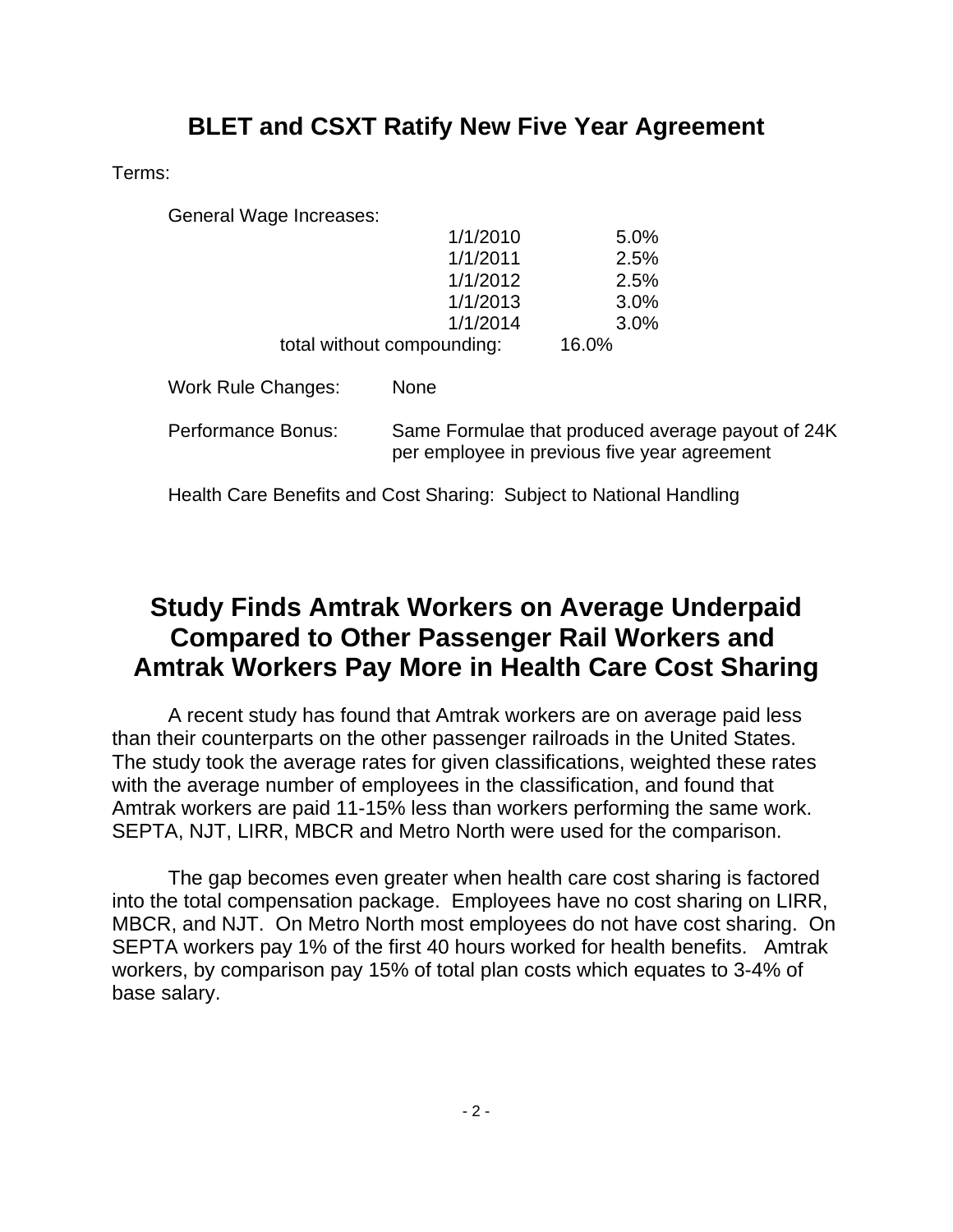## **IBEW, IAM, Carmen and TCU Initial New Five Year Agreement on Amtrak Subject to Membership Ratification**

Terms:

General Wage Increases:

| 7/1/2010 | 1.5% |
|----------|------|
| 1/1/2011 | 1.5% |
| 7/1/2011 | 1.5% |
| 1/1/2012 | 1.0% |
| 7/1/2012 | 1.5% |
| 1/1/2013 | 1.5% |
| 7/1/2013 | 1.5% |
| 1/1/2014 | 1.0% |
| 7/1/2014 | 1.5% |
| 1/1/2015 | 1.5% |
|          |      |

total without compounding: 14.0%

contract reopens 1/2/2105

Work Rule Changes: Biweekly Pay Mandated Direct Deposit Mandated

> Employees Who Violate Drug and Alcohol Waiver Denied Trial but Retain Appeal and Arbitration Rights

Health Care Benefits:

No Changes in Benefit Levels or Co-Pays, except employees who go to Emergency Room and are not admitted the payment increases from \$50.00 to \$75.00.

Health Care Cost Sharing:

15% of total plan costs or whatever is lower effective:

| 7/1/2010 | \$177.00/month |
|----------|----------------|
| 7/1/2011 | \$190.00/month |
| 7/1/2012 | \$210.00/month |
| 7/1/2013 | \$230.00/month |
| 7/1/2014 | \$230.00/month |
| 7/1/2015 | \$230.00/month |

Amtrak has right to reopen health care bargaining in July 2014